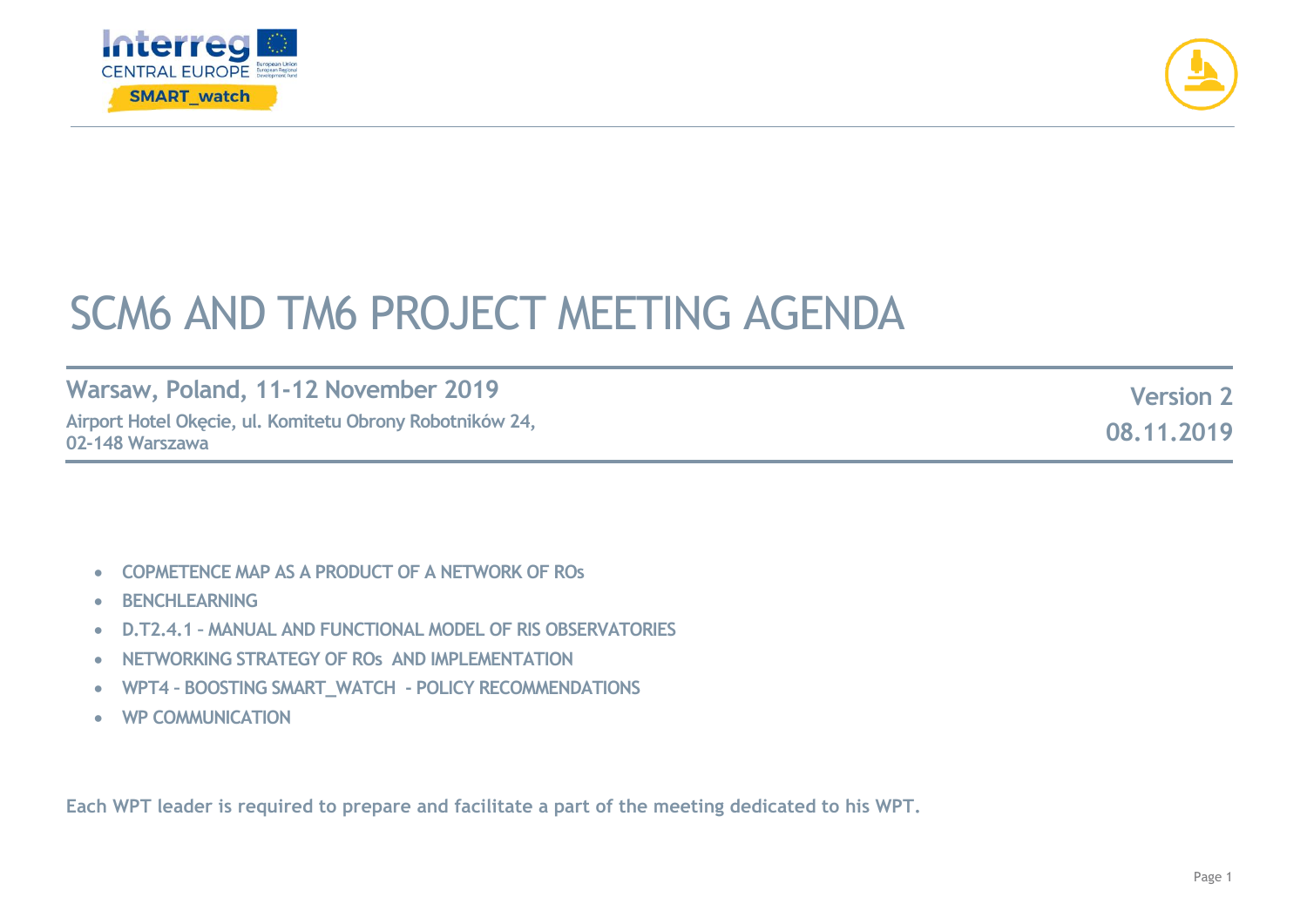



## **11th of November 2019**

| <b>TIME</b>                                                              | <b>ACTIVITY</b>                                                                          | <b>COORDINATOR</b>       |
|--------------------------------------------------------------------------|------------------------------------------------------------------------------------------|--------------------------|
| $12:30 - 13:00$<br>Place:<br>Airport Hotel Okęcie<br>www.airporthotel.pl | Welcome                                                                                  | All PPs                  |
| $13:00 - 15:00$                                                          | <b>Technical Meeting</b><br>COPMETENCE MAP AS A PRODUCT OF A NETWORK OF ROS              | WPT 2/ WPT 3/ WPT 1/ WPC |
| $15:00 - 15:30$                                                          | <b>Coffee Break</b>                                                                      |                          |
| $16:00 - 18:30$                                                          | <b>Technical Meeting</b><br><b>BENCHLEARNING</b>                                         | WPT 2/ WPT 3/ WPC        |
| 19:00                                                                    | Joint dinner<br>(paid by the participants of the meeting)<br>Place: Airport Hotel Okęcie |                          |